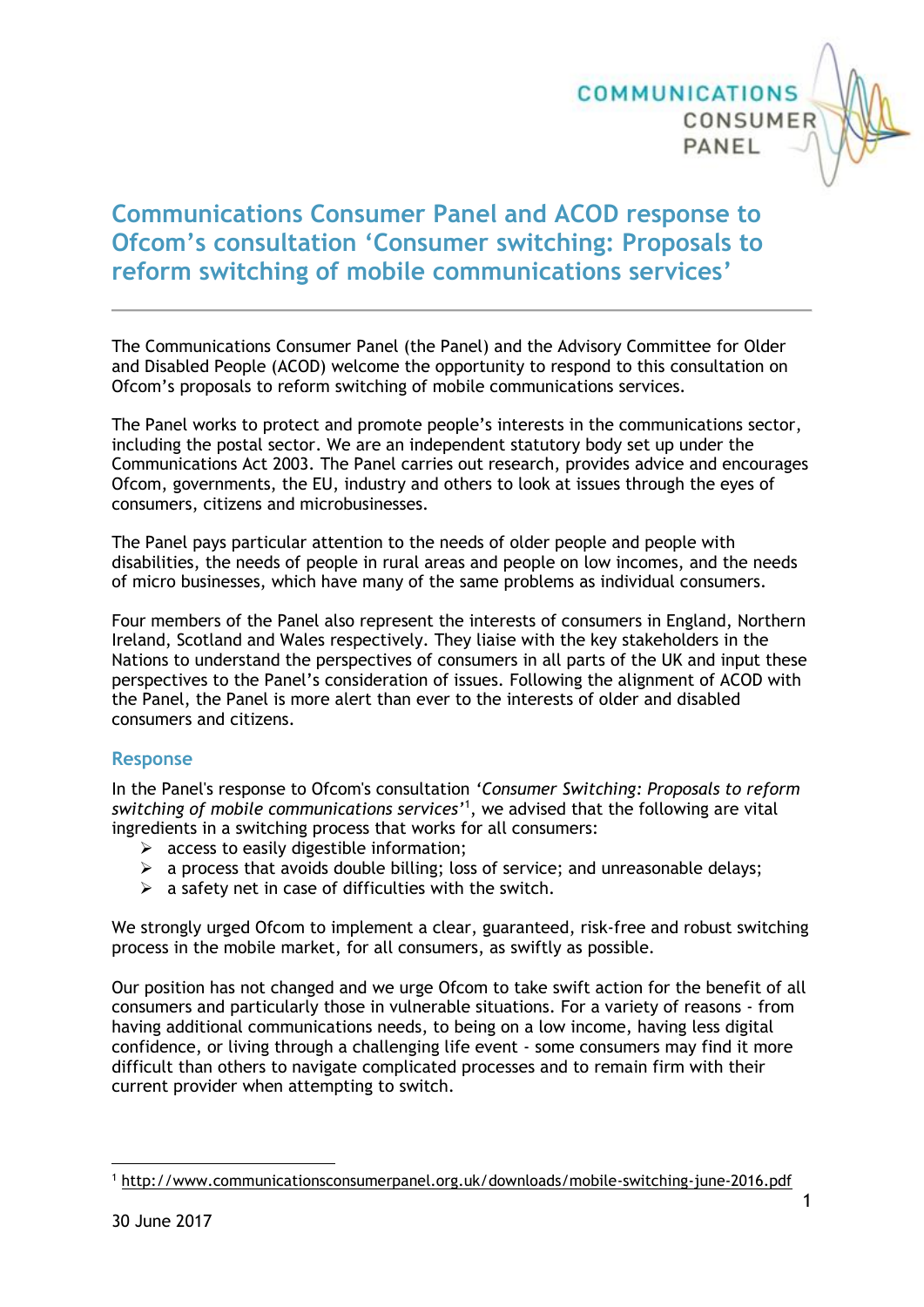We continue to believe that it is not right that a consumer should pay twice for a service; nor should a consumer have to defer a switch just to wait for a meaningless notice period to expire after their initial contract term has expired. In addition to removing technical barriers to switching, there should be no financial disincentive for the consumer and no unjustified enrichment for providers - and we highlighted this point in our response to Ofcom's consultation *'Consumer Switching: Additional Requirement to Remove Notice Periods'* 2 .

**COMMUNICATIONS** 

CONSUMER

PANEL

We also highlighted our belief that switching process should be considered holistically; notice periods are an important part of this and should not be handled separately. We strongly supported removing notice period charges from the point at which the losing provider deactivates the old service. We could not – and still cannot - see any justification for their retention despite the arguments put forward by some providers. However you look at it, these charges effectively result in consumers paying for a deactivated service that provides no use or benefit of any kind to them while simultaneously paying for the new service which is the one they are using. No consumer should be placed in that position - a position that will have a disproportionate effect on the poorer members of society.

With Ofcom's research indicating that between 32% and 60% of post-pay contract switchers (using either the Port Authorisation Code (PAC) or the Cease & Re-provide C&R) process) had double paid when switching – and that estimated total double payments could amount to about  $£46$  million per year<sup>3</sup> - we supported Ofcom's proposals to remove this cause of significant harm to consumers. We are delighted to see that Ofcom has proposed the prohibition of these unfair and unjustified charges – this would be a good, and fair, outcome for consumers.

## **Ofcom's current proposals**

We broadly welcome the proposed reforms, although we are disappointed that the opportunity for a gaining provider led (GPL) process across all communications services has not been taken. A consistent approach across communications services would make the concept of switching more straightforward for consumers, giving them a consistent set of expectations and making the process more commonplace.

However, research supporting this consultation indicates that a saving for consumers of £44 million could be made over ten years, compared with £87 million for a one-stop (GPL) process and we are keen to ensure that any potential impact on overall customer bills is prevented or minimised.

The proposed Auto-Switch process means that a consumer wanting to switch provider could obtain their PAC code by text or using their provider's online portal; this should fulfil the requirement to remove the need for that consumer to speak to the losing provider , which would still reduce the risk of a 'reactive save'. Combining this with the requirement

1

<sup>2</sup> [http://www.communicationsconsumerpanel.org.uk/downloads/ccp-acod-mobile-switching](http://www.communicationsconsumerpanel.org.uk/downloads/ccp-acod-mobile-switching-additional--requirement-to-remove--notice-period-charges-sept-2016.pdf)[additional--requirement-to-remove--notice-period-charges-sept-2016.pdf](http://www.communicationsconsumerpanel.org.uk/downloads/ccp-acod-mobile-switching-additional--requirement-to-remove--notice-period-charges-sept-2016.pdf)

<sup>&</sup>lt;sup>3</sup> https://www.ofcom.org.uk/\_data/assets/pdf\_file/0023/83453/Consumer-Switching-Further[proposals-to-reform-switching-of-mobile-services-July-2016.pdf](https://www.ofcom.org.uk/__data/assets/pdf_file/0023/83453/Consumer-Switching-Further-proposals-to-reform-switching-of-mobile-services-July-2016.pdf) - the £46 million per year estimate was made on the basis of information provided by Syniverse, we note that other estimates have been obtained from providers since last July's consultation.